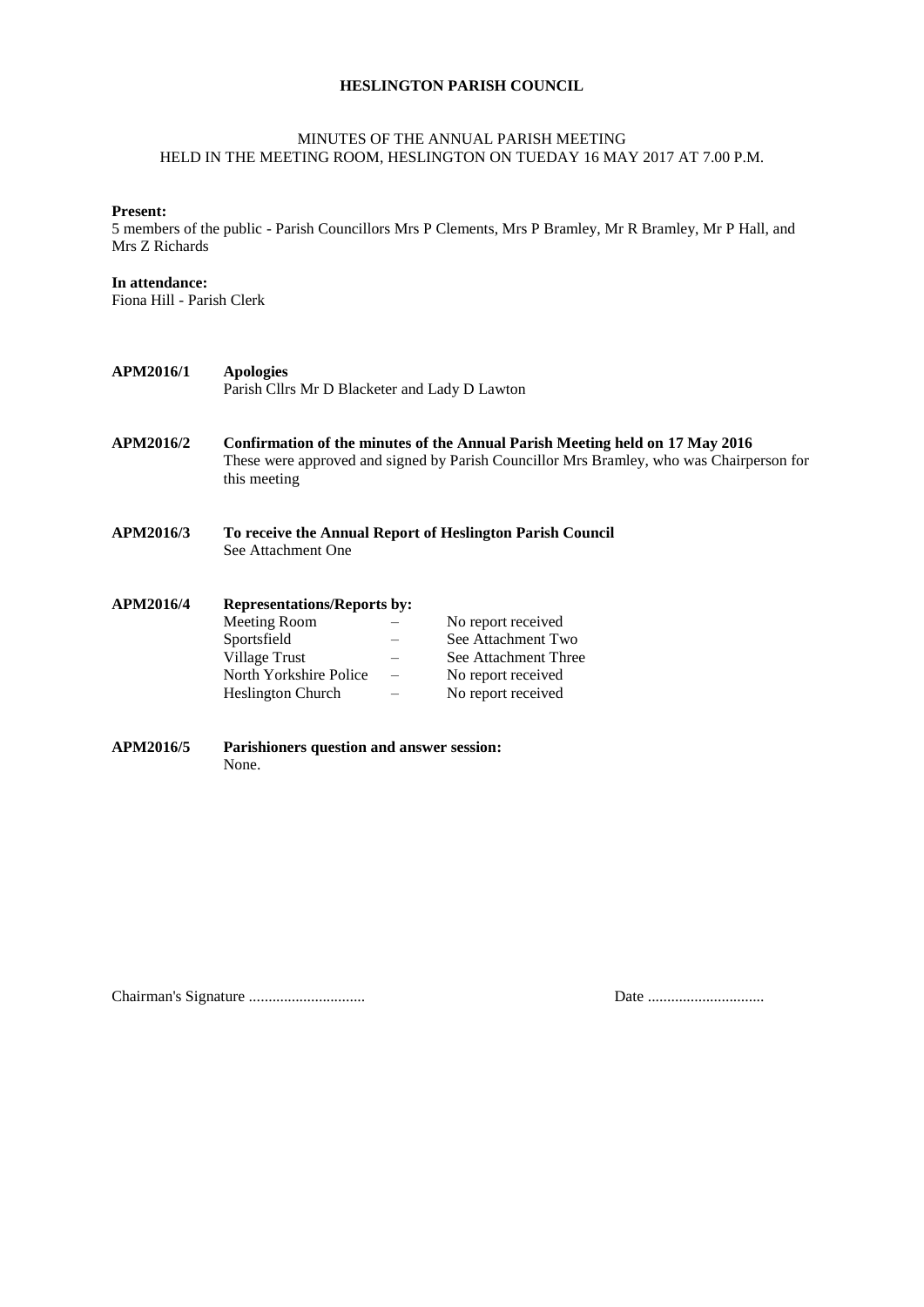# **Attachment One**

A warm welcome to everyone. We always appreciate it when residents come to the Parish Council meetings.

The current financial climate has meant that we have to be extremely careful over the management of our affairs. We continuously monitor our expenditure, and examine very closely how and where we spend the money - your money, and mine. Every project has to be considered and evaluated in terms of cost- effectiveness, and benefit to the community at large.

We give financial support to organizations in the village.

A budget has been agreed for the forthcoming financial year.

During the year, we successfully received Ward grant money for various village applications.

The renovation of the four village benches is complete and we are very pleased to have received favorable comments from residents.

The Village signs are now finished and ready for placement. Our grateful thanks to the six University students who have made them.

Dandelions, maintenance of the grass and tree management are under a review programme which we hope will improve the appearance of Main Street.

The Meeting Room continues to be refurbished under the supervision of an excellent **Committee** 

We will continue to make improvements and welcome ideas of further projects.

Sadly, the village has suffered greatly this academic year with many nightly reports of noise and anti social behavior from students.

We have worked closely with the University and I am pleased to say there has, at last, been a great improvement.

We hope that the University will continue with the actions it has put in place and there will be no further disturbances to residents.

The Community Governance Review has approved to *deward* Heslington, to re-unite North and South Heslington back into one Parish.

A consultation on the newly updated draft Local Plan is expected in late summer. Heslington Parish may well be affected but do not know the extent. We will be very pleased to hear resident's views before making our submission.

Consultation is the opportunity for residents to express their views, in writing, to City Of York Council within the 8 week consultation period and the Parish Council urge you, as individuals, to do so.

The development of the Neighborhood Plan is progressing. We thank the small dedicated team that is working hard to take it forward.

It is vitally important that in a diverse community such as Heslington, a Neighborhood Plan is well thought through, not rushed and results in a policy document that will be an asset to the community for the longer term.

Anyone who wishes to actively join the Working group will be made most welcome. Dates, times and agendas of meetings are publicized on the notice board and website.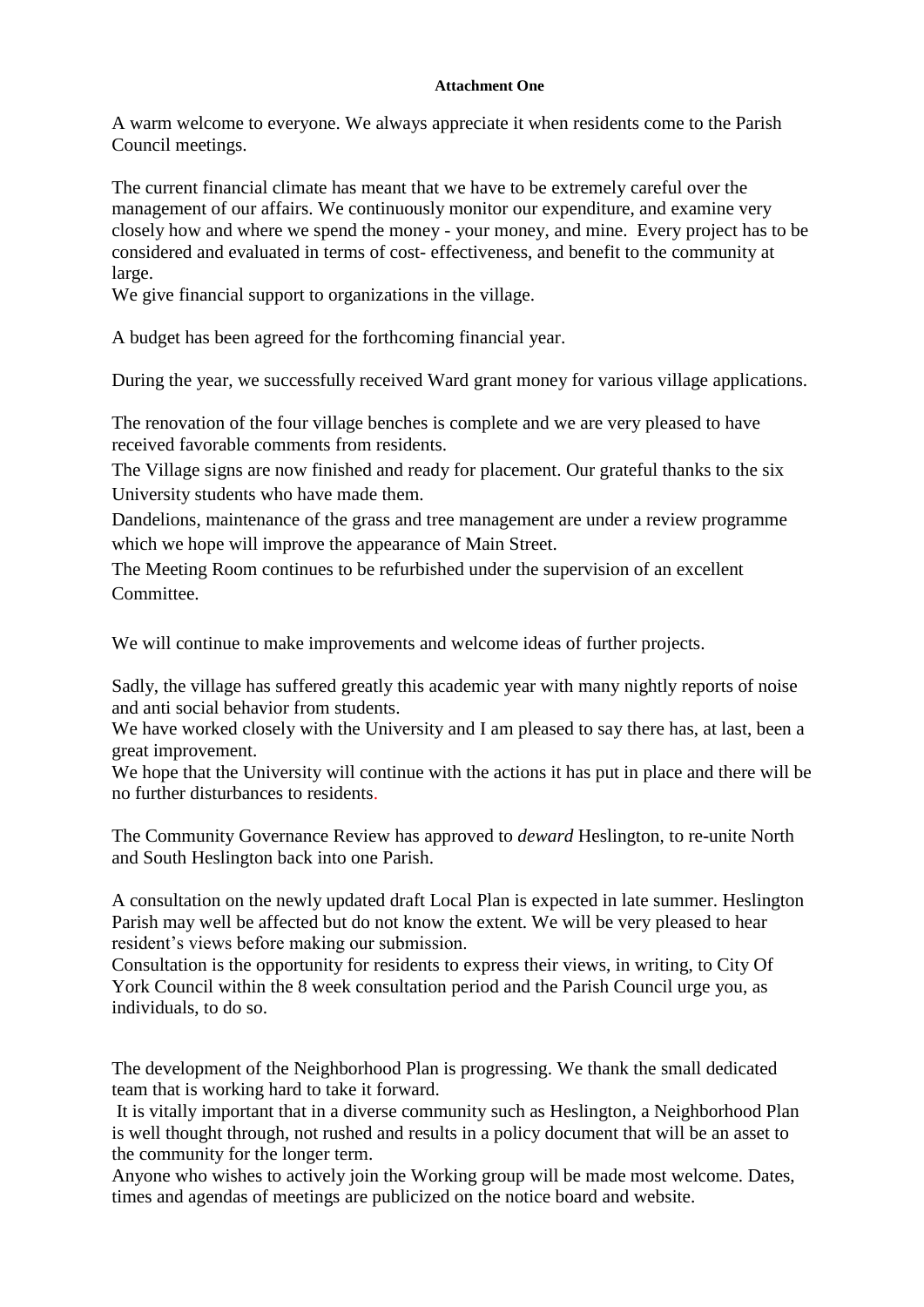It was pleasing that many residents responded to the questionnaires. The responses from these and the student and the business questionnaires, due to go out this month, will form an important part of the Plan.

We expect that a public meeting will follow and hope many residents will attend.

Within the last month we have welcomed a new PCSO and a Sergeant to the Parish and we look forward to them attending a PC meeting. We thank Tony Barge for his help and wish him all the best in his new placement.

Cllr Bill McClean recently resigned from the Parish Council. We thank him for his contribution and hard work for the many years he served as a Councillor. I know he will remain a very active member of our community.

In January, we welcomed Cllr Jeffrey Stern.

We still have one vacancy, so if you are interested in becoming a Councillor, please contact the Clerk.

Please do contact either myself, the Clerk or any Councillor if there is anything the Parish Council can help with.

We post information on our notice board and/ or website.

As always our thanks go to

- The Meeting Room committee, for their voluntary work in its upkeep.
- Dave, our lengthsman, for his work in keeping the village tidy and keeping an eye on the village and residents.
- Cllr Clemments for keeping our website up to date and Matthew Clements for his help with the website.
- Cllr Keith Aspden for his help and support.
- Fiona, our Parish Clerk, for her wise council.
- Thank you to residents for their encouragement, support and help in keeping the village tidy.

And I thank my fellow Councillors, for their support, their hard work and commitment.

Pauline Bramley - Chairman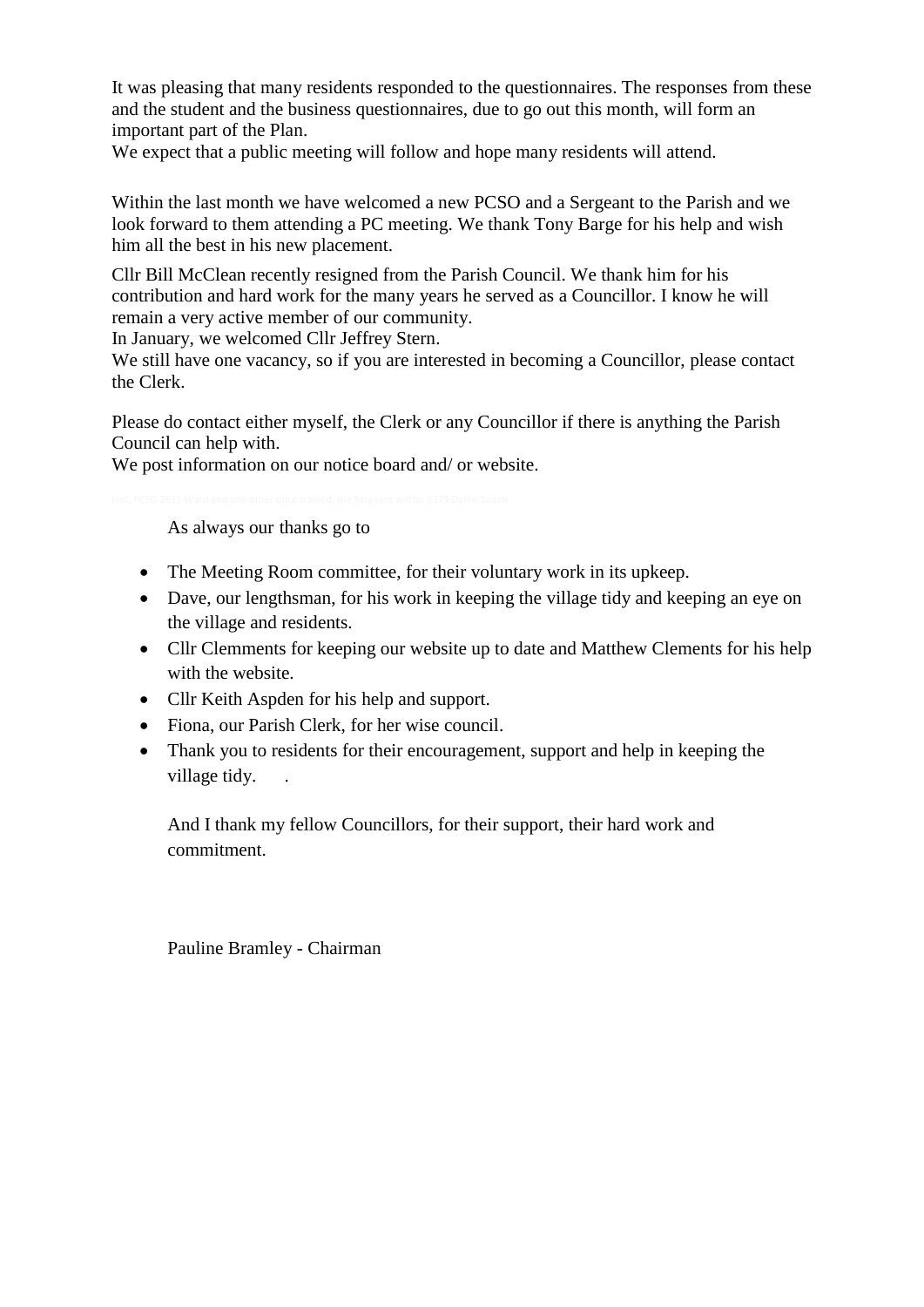# **Attachment Two**

As only four nominations were received for the five places on the Management Committee, the applicants were elected. For the next year, as well as these four members, it is anticipated that the Committee will have five Representatives of Nominated Organisations and one co-opted, giving a total of ten Trustees on the Management Committee.

It has been a year of consolidation for the Sportsfield. The repair or replacement of the play equipment begun last year has now been completed and some new equipment installed. The old and new play equipment is popular and fits well on the Sportsfield. The Zipwire has been particularly successful. The play equipment project, led by Parish Council Representatve Bill McClean, was made possible by grants or pledges from a number of organisations and individuals. Without their generous contributions to the Playground appeal, the replacement, repair and expansion of the play equipment would not have been possible and the Committee is very grateful indeed for their invaluable support. Bill's initiative and energy were also absolutely vital in bringing the project to fruition.

The completion of the Playground project was marked on 3rd of July by a Grand Opening and Family Barbeque, with the added attraction of the judging the Potato in a Bucket and the Tallest Sunflower Competition. Opened by our Cllr Keith Aspden, this event was another great success, also very much due to the organisation of Bill, who has played such a vital part in upgrading and extending playground equipment.

Another welcome addition to the Sportsfield and to the Village, is the defibrillator now installed on the Pavilion wall. The Sports clubs and the HSMC contributed to the purchase of the equipment and its installation, aided by a very generous donation from Betty's of York.

The longstanding problem of the dog and litter bins has been resolved thanks to the prompt and effective intervention of Keith Aspden and the Heslington Parish Council. New more hygenic metal containers have replaced the former old and completely inadequate bins. Keith's help is much appreciated, as is his advice concerning Discretionary Rate Relief and his assistance in ending the stream of emails from an organisation offering entirely irrelevant administrative services.

Excessive parking and congestion in the Outgang has been much less frequent. This is largely due to an arrangement with Halifax College for the sports clubs to use a car park adjacent to the Sportsfield during most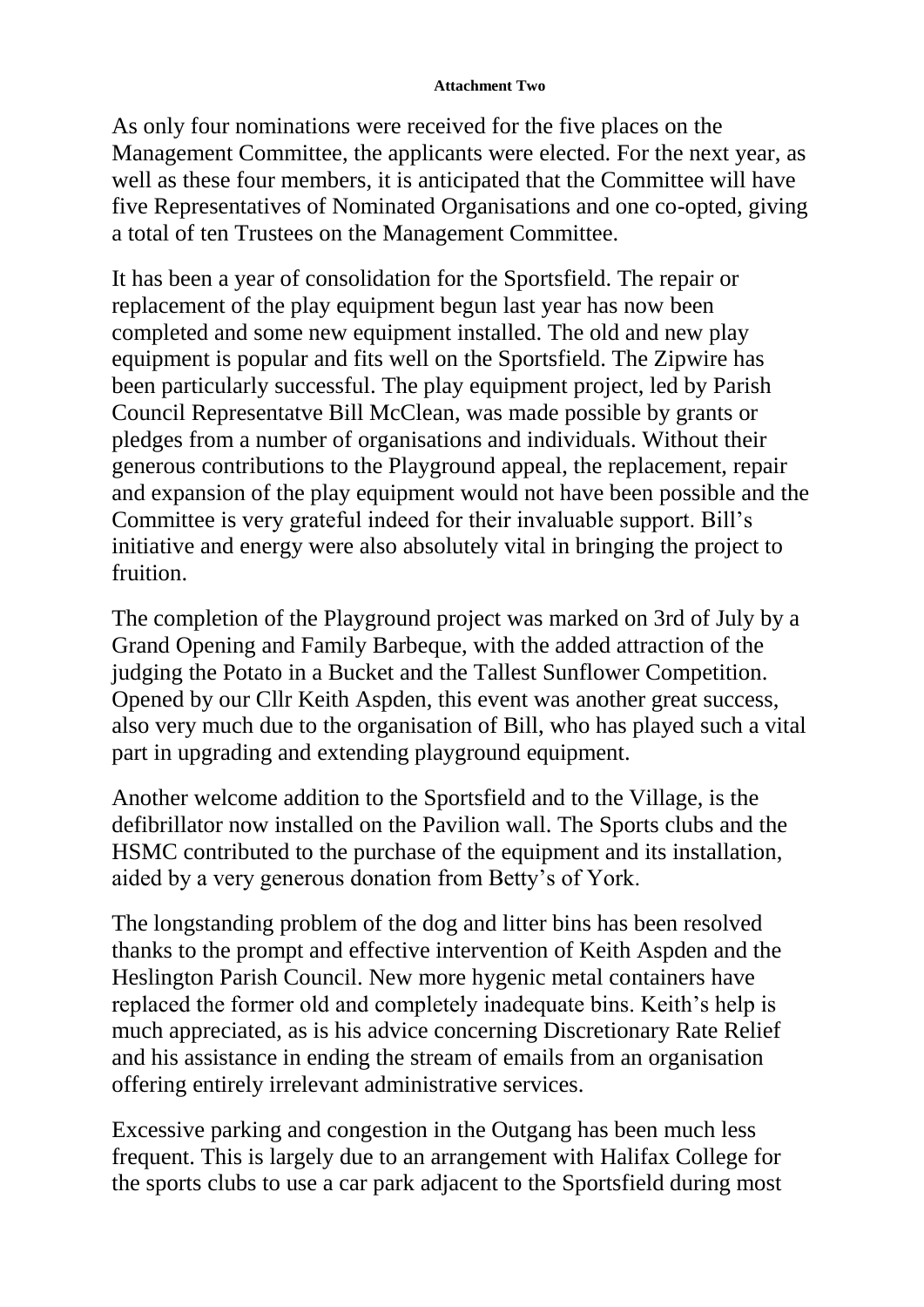week-ends. The Committee is very grateful to Head of Halifax College for his generous offer. However, many other users of the Outgang continue to park by the Sportsfield, making occasional congestion there difficult to eliminate.

The high level of use of the Pavilion and Sportsfield means maintenance is constantly needed. Moles have become a serious nuisance and more effective ways of dealing them are being considered by the Committee. The sports clubs are required to clean up their litter and to leave the grounds in a proper state. However, from time to time, usually over holidays, litter is left on or even scattered over the field. This is dealt with as soon as possible but it is difficult to eliminate entirely.

The old ash tree in the hedge opposite the Pavilion had begun showing signs of die-back. But felling was avoided as Halifax Estates considered lopping and trimming sufficed to deal with the problem. This has meant that there is not a large unsightly gap in the hedge line and much of the local landmark remains.

After some discussion last year, the Committeee decided to set up a Sportsfield website for a year's trial period. The intention is to link Sportsfield website to the Sportsfield webpage on the Heslington Village website. The text, images and layout of the Sportsfield website need further attention but links with sports clubs have been established and it is hoped that the site will go live soon and link up with the Village website. We are grateful to Bill's initiative and for the time and effort he and others put in this project.

The Sportsfield remains popular, particularly with families and children. It is used regularly by three sports clubs. In the winter season, it is used by the Heslington Football club, which runs two teams, and the Fulford Football club junior teams, from under 6's to under 13's. This large and active club includes children from Heslington - over a weekend up to 50 children use the Sportsfield - and as a part of its comprehensive programme, also provides coaching. During the summer season the Heslington Cricket club, formerly the Civil Service Association CC, use the Sportsfield. They have 3 senior teams and a thriving Junior Section with 3 teams. Practice sessions are held weekly and the club participates in a nation-wide programme designed to encourage young players. The focus on children's sport is something Management Committee is very pleased to support. The Sportsfield is also used from time to time for organised fun runs and children's play activities.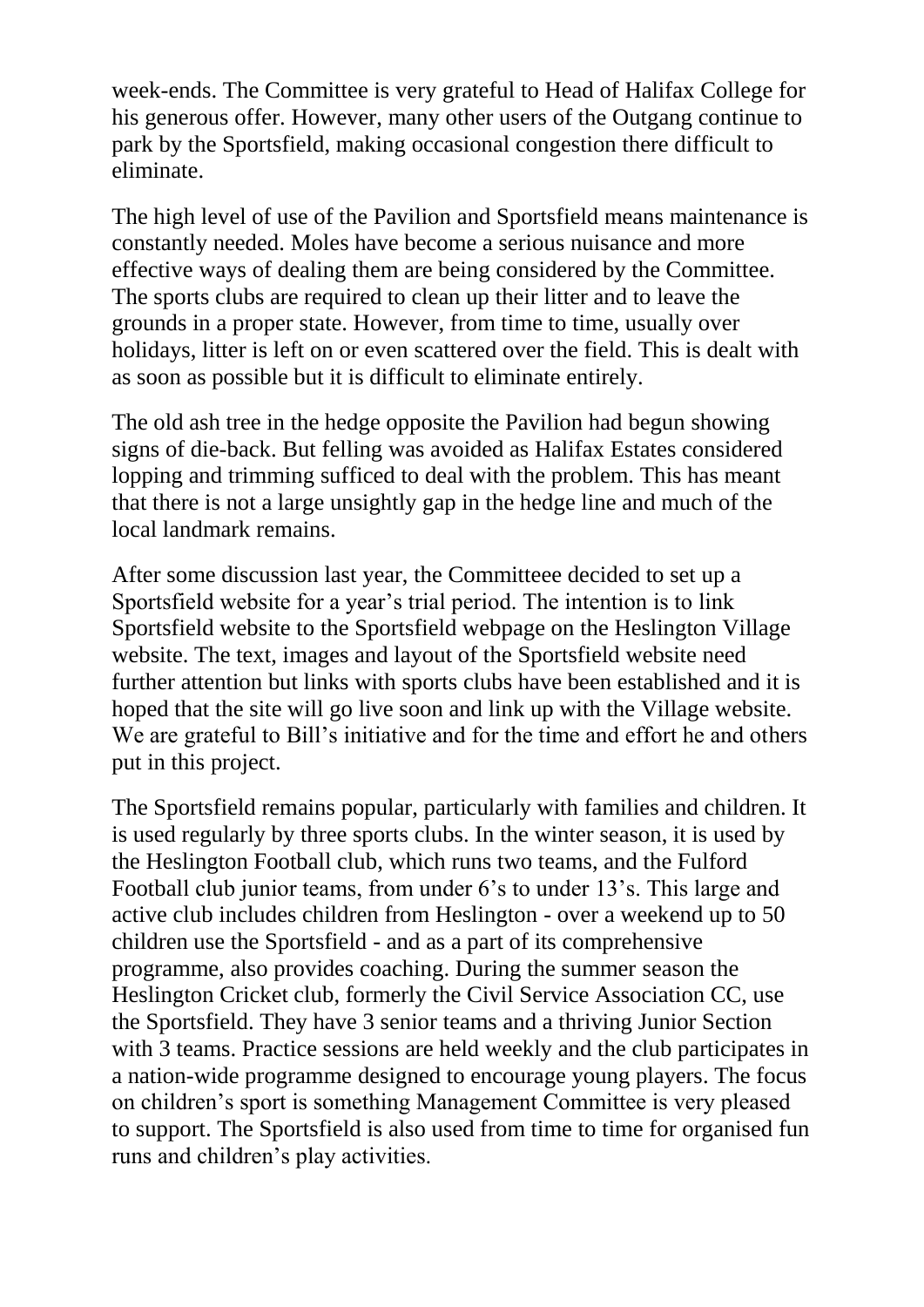Keeping the pitches in good condition with a high level of use requires constant maintenance. The Committee is aware that this has financial implications. Despite significant outlays for equipment, repair and maintenance, we have remained within budget. The outlook remains very uncertain and the finances will need continued careful monitoring. The charity has received a number of donations and pledges over the last year, including one from Archbishop Holgate's school, and grants from the Fulford-Heslington Ward committee for signage and for setting up the Sportsfield website. We are very grateful indeed to all our helpers and donors and to the sustained efforts of the Trustees in securing them.

The Committee continues to function well, thanks to the commitment, responsibility and cooperation of the Trustees. The Sports clubs have shown commendable flexibility over fixtures and seasonal changeovers. The former Parish Council representative was co-opted on to the Committee but is an elected member for next year. We all appreciate the huge contribution he has made in the past and look forward to continuing to benefit from his enthusiasm and experience in the coming year. Above all the Committee is very grateful to the hard work and dedication of the Secretary and Treasurer. After serving seven years, they are standing down from the Committee and I am grateful to them for their vital contribution to the successful running of the charity over this period. They will be missed. However, replacements on the Committee have been elected and we look forward to working with them. After a couple of stints over the last 15 years, I am giving up being Chair but I am remaining on the Committee. I am confident that next year the charity will continue to carry out successfully the purposes of the Charity.

My gratitude to the current Trustees for their support extends to all others who have been with me on the Committee while I was the chair. My thanks also go to our donors for helping with invaluable financial support over the years.

Maurice Dodson

Chairman